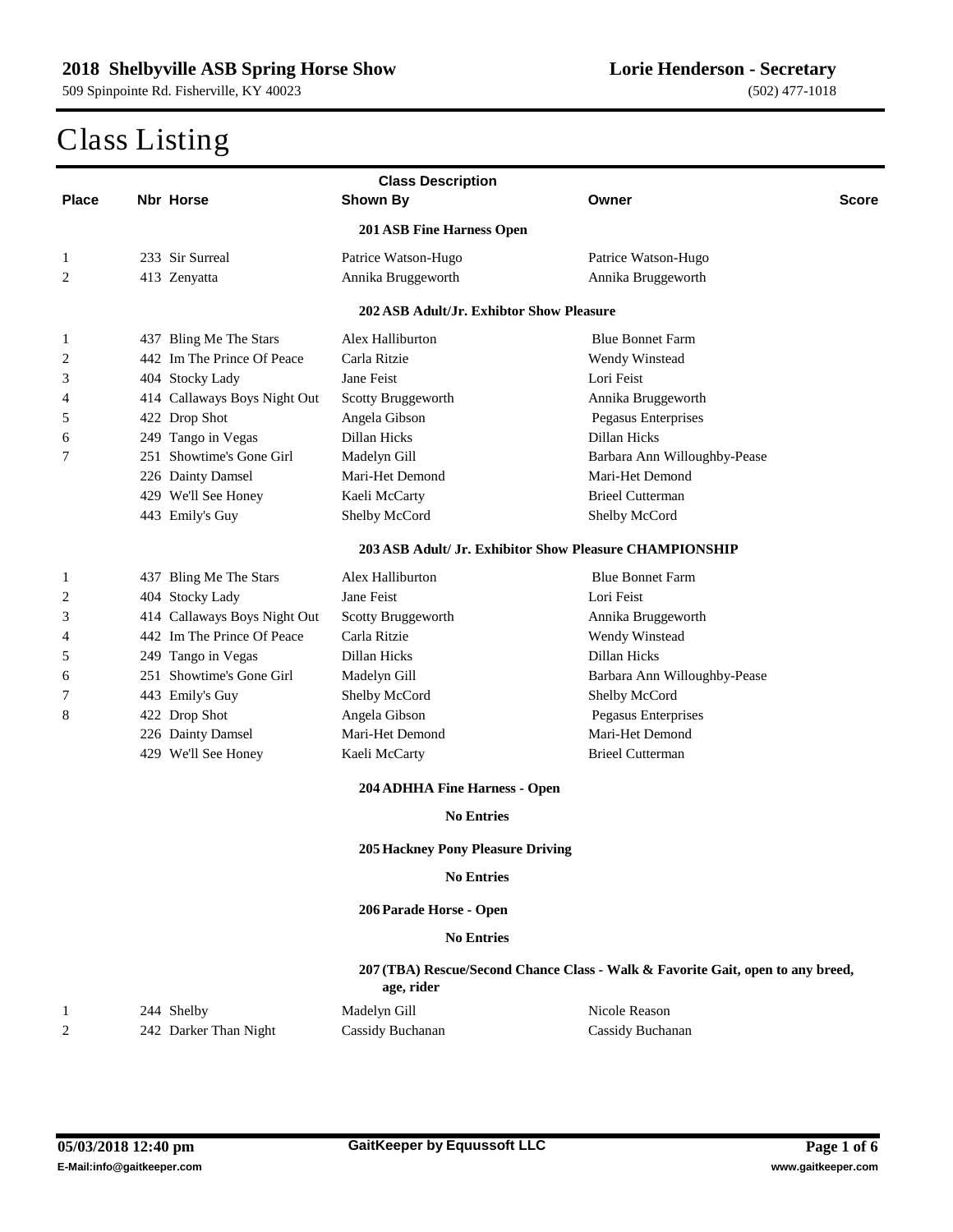| <b>Class Description</b> |  |                                |                                                  |                                                      |              |
|--------------------------|--|--------------------------------|--------------------------------------------------|------------------------------------------------------|--------------|
| <b>Place</b>             |  | <b>Nbr Horse</b>               | <b>Shown By</b>                                  | Owner                                                | <b>Score</b> |
|                          |  |                                | 208 ASB Open Three Gaited                        |                                                      |              |
| 1                        |  | 436 Our Miricale               | <b>Gerhardt Roos</b>                             | Ana Mareyan                                          |              |
| 2                        |  | 415 Sir Silver Knight          | Annika Bruggeworth                               | Annika Bruggeworth                                   |              |
| 3                        |  | 454 She's My Kinda Party       | Denessa Harper                                   | Candida Aversenti Equine Partners                    |              |
| 4                        |  | 250 Teddy Bridgewater          | Greg Reason                                      | Michelle McNelley                                    |              |
|                          |  |                                | <b>209 ASB Amateur Three Gaited</b>              |                                                      |              |
| 1                        |  | 416 Hollywood Agent            | <b>Taylor Burton</b>                             | Annika Bruggeworth                                   |              |
| 2                        |  | 431 Walterway's Justinian      | Aubrey Hambert                                   | Sloan Enterprises                                    |              |
|                          |  |                                | 210 ASB Open Three Gaited CHAMPIONSHIP           |                                                      |              |
| 1                        |  | 436 Our Miricale               | <b>Gerhardt Roos</b>                             | Ana Mareyan                                          |              |
| 2                        |  | 454 She's My Kinda Party       | Denessa Harper                                   | Candida Aversenti Equine Partners                    |              |
| 3                        |  | 431 Walterway's Justinian      | Aubrey Hambert                                   | Sloan Enterprises                                    |              |
|                          |  |                                | <b>211 ADHHA Park Horse Under Saddle</b>         |                                                      |              |
|                          |  |                                | <b>No Entries</b>                                |                                                      |              |
|                          |  |                                | 212 ASB Open Hunter Pleasure                     |                                                      |              |
| 1                        |  | 441 Coachella                  | Jenny McGowan                                    | Melissa Moore                                        |              |
| 2                        |  | 446 Shelby's Genie In A Bottle | Karina Smith                                     | Kim Smith                                            |              |
| 3                        |  | 438 Beautiful Caos             | Jessica Adam                                     | Exodus Farm                                          |              |
| 4                        |  | 242 Darker Than Night          | Cassidy Buchanan                                 | Cassidy Buchanan                                     |              |
|                          |  |                                | <b>213 ASB Hunter Pleasure CHAMPIONSHIP</b>      |                                                      |              |
| 1                        |  | 441 Coachella                  | Jenny McGowan                                    | Melissa Moore                                        |              |
| 2                        |  | 438 Beautiful Caos             | Jessica Adam                                     | Exodus Farm                                          |              |
| 3                        |  | 242 Darker Than Night          | Cassidy Buchanan                                 | Cassidy Buchanan                                     |              |
|                          |  |                                | 214 ASB Adult/Jr. Exhibitor Five Gaited Pleasure |                                                      |              |
| 1                        |  | 435 Callaway's Vantage Point   | Alex Halliburton                                 | <b>Halliburton Saddlebreds</b>                       |              |
| 2                        |  | 440 Vivid Hallucination        | Elena Senseman                                   | Elena Senseman                                       |              |
| 3                        |  | 430 HS Kiss My Grits           | Kaeli McCarty                                    | <b>Stacey Todd</b>                                   |              |
| 4                        |  | 428 Lady Leah                  | Sarah Thielameger                                | Sarah White                                          |              |
| 5                        |  | 234 Callaways Taylor Swift     | Patrice Watson-Hugo                              | Patrice Watson-Hugo                                  |              |
|                          |  |                                |                                                  | 215 ASB Adult/Jr. Exhibitor Five Gaited CHAMPIONSHIP |              |
| 1                        |  | 435 Callaway's Vantage Point   | Alex Halliburton                                 | <b>Halliburton Saddlebreds</b>                       |              |
| 2                        |  | 430 HS Kiss My Grits           | Kaeli McCarty                                    | <b>Stacey Todd</b>                                   |              |
|                          |  | 234 Callaways Taylor Swift     | Patrice Watson-Hugo                              | Patrice Watson-Hugo                                  |              |
|                          |  | 428 Lady Leah                  | Thielameger                                      | Sarah White                                          |              |
|                          |  | 440 Vivid Hallucination        | Elena Senseman                                   | Elena Senseman                                       |              |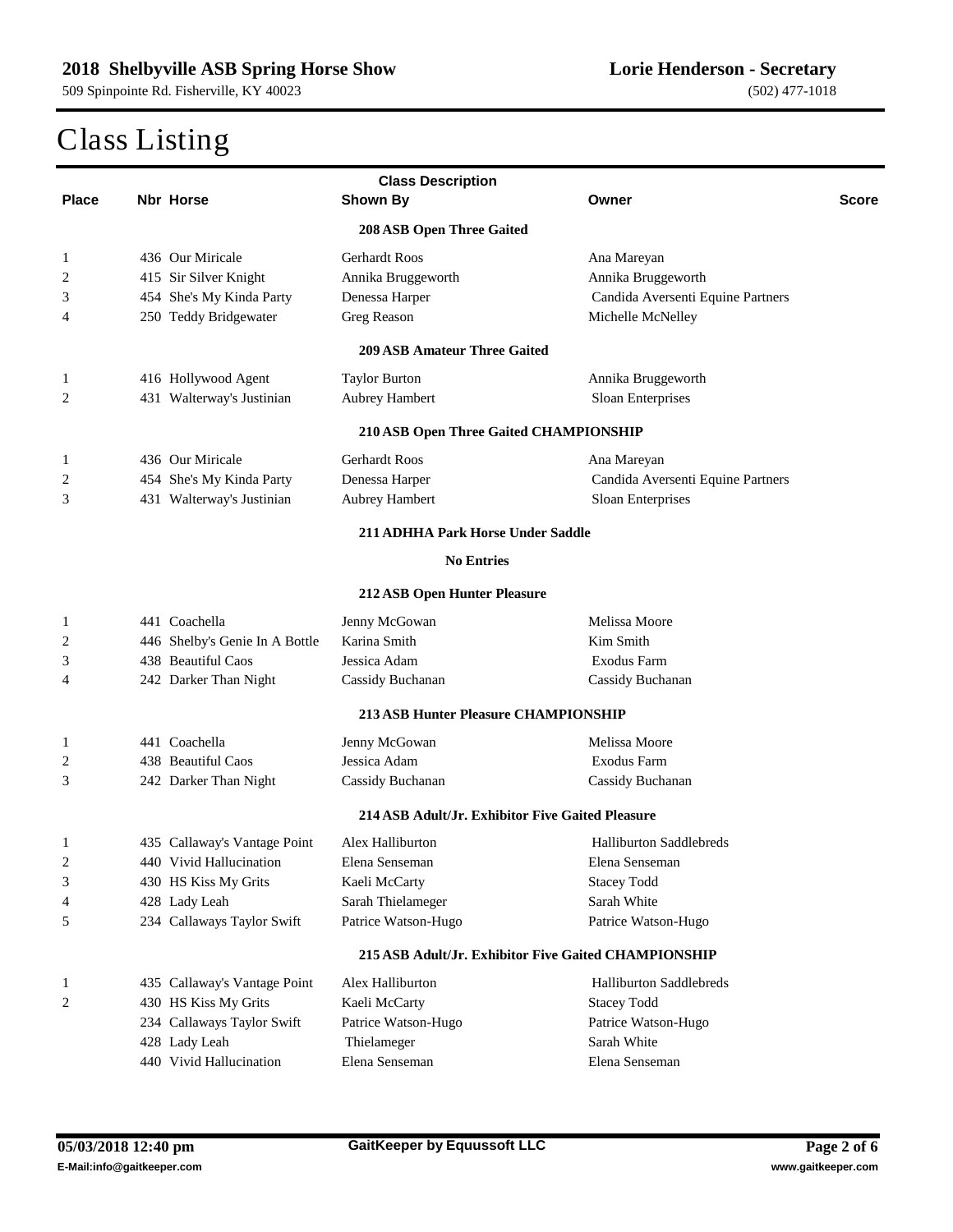| <b>Class Description</b> |  |                                    |                                                      |                                                                   |       |
|--------------------------|--|------------------------------------|------------------------------------------------------|-------------------------------------------------------------------|-------|
| <b>Place</b>             |  | Nbr Horse                          | <b>Shown By</b>                                      | Owner                                                             | Score |
|                          |  |                                    | 216 ASB AOT (Amateur Owned & Trained) Pleasure WTC   |                                                                   |       |
| 1                        |  | 449 Sir Wills                      | Sloane Flieg                                         | Sloane Flieg                                                      |       |
| 2                        |  | 444 Worthy's Sunset                | <b>Judy Dolwick</b>                                  | <b>Judy Dolwick</b>                                               |       |
|                          |  |                                    | 217 ASB Adult/Jr. Exhibitor Country Pleasure Driving |                                                                   |       |
| $\mathbf{1}$             |  | 427 Sapphire On Ice                | Ken Malek                                            | Dixie Malek                                                       |       |
| 2                        |  | 434 Press Release                  | Donna Neibors                                        | Donna Neibors                                                     |       |
| 3                        |  | 450 Two If By Sea                  | Anita Miles Curpier                                  | Anita Miles Curpier                                               |       |
|                          |  |                                    |                                                      | 218 ASB Adult/Jr. Exhibitor Country Pleasure Driving CHAMPIONSHIP |       |
| 1                        |  | 427 Sapphire On Ice                | Ken Malek                                            | Dixie Malek                                                       |       |
| 2                        |  | 450 Two If By Sea                  | Anita Miles Curpier                                  | Anita Miles Curpier                                               |       |
| 3                        |  | 434 Press Release                  | Donna Neibors                                        | Donna Neibors                                                     |       |
|                          |  | 423 Hey Moe                        | Kurt Tunstall                                        | Pegasus Enterprises                                               |       |
|                          |  |                                    | <b>219 ASB Park Pleasure</b>                         |                                                                   |       |
| 1                        |  | 235 A Boy Named Blue               | Sophia Fischer                                       | Sophia Fischer                                                    |       |
| 2                        |  | 248 Willoways Creation             | Greg Reason                                          | Lanier Hobbs                                                      |       |
| 3                        |  | 447 D'Jango Jive                   | Kim Smith                                            | Kim Smith                                                         |       |
| 4                        |  | 423 Hey Moe                        | Kurt Tunstall                                        | Pegasus Enterprises                                               |       |
|                          |  |                                    | <b>220 ASB Park Pleasure CHAMPIONSHIP</b>            |                                                                   |       |
| 1                        |  | 235 A Boy Named Blue               | Sophia Fischer                                       | Sophia Fischer                                                    |       |
| 2                        |  | 447 D'Jango Jive                   | Kim Smith                                            | Kim Smith                                                         |       |
| 3                        |  | 423 Hey Moe                        | Kurt Tunstall                                        | Pegasus Enterprises                                               |       |
|                          |  |                                    | 221 Road Pony to Bike - Open                         |                                                                   |       |
| 1                        |  | 457 Regal's Prime Rave             | Maureen Campbell                                     | Maureen Campbell                                                  |       |
| $\overline{c}$           |  | 456 Heartland Made In The          | Josh Greer                                           | Inc Pinekrest Farm                                                |       |
|                          |  | Shade                              |                                                      |                                                                   |       |
|                          |  |                                    | 222 Road Pony to Bike - Amateur                      |                                                                   |       |
| $\mathbf{1}$             |  | 458 Take It To The Limit           | Olivia Turner                                        | Olivia Turner                                                     |       |
| $\overline{c}$           |  | 453 Heartland Painted Creation     | Debra Mathias                                        | Debra Mathias                                                     |       |
| 3                        |  | 426 Little Big Man                 | Ken Malek                                            | Dixie Malek                                                       |       |
|                          |  |                                    | 223 Road Pony to Bike - CHAMPIONSHIP                 |                                                                   |       |
| 1                        |  | 457 Regal's Prime Rave             | Maureen Campbell                                     | Maureen Campbell                                                  |       |
| 2                        |  | 456 Heartland Made In The<br>Shade | Josh Greer                                           | Inc Pinekrest Farm                                                |       |
|                          |  |                                    | 224 Saddle Seat Equitation, All Ages                 |                                                                   |       |
| $\mathbf{1}$             |  | 439 Fox Grape's Bombs Away         | Jenny McGowan                                        | Covered Bridge Farm                                               |       |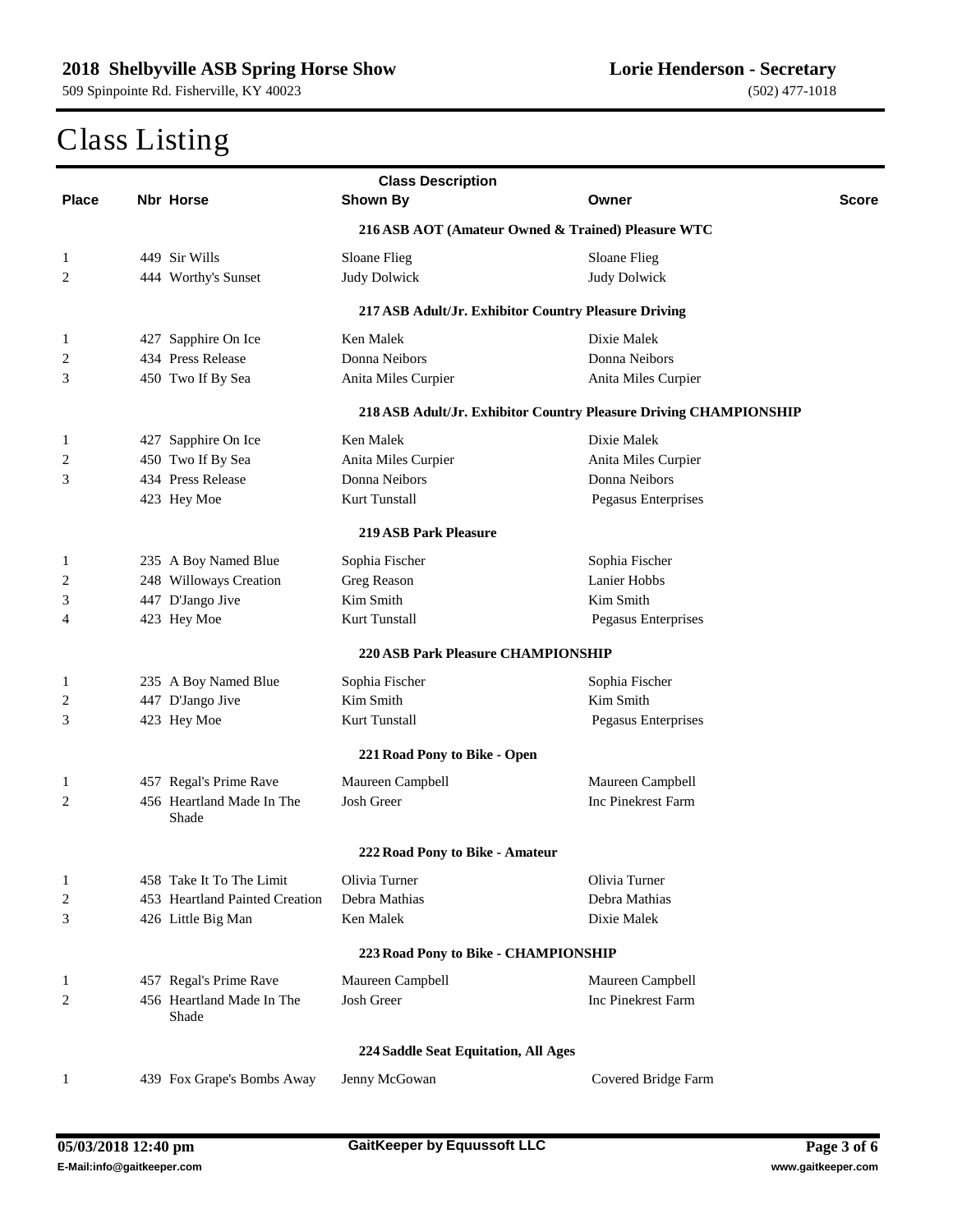| <b>Class Description</b> |  |                                                |                                                                |                         |              |
|--------------------------|--|------------------------------------------------|----------------------------------------------------------------|-------------------------|--------------|
| <b>Place</b>             |  | <b>Nbr Horse</b>                               | <b>Shown By</b>                                                | Owner                   | <b>Score</b> |
|                          |  |                                                | 225 ASB Adult/Jr. Exhibitor Show Pleasure Driving              |                         |              |
| 1                        |  | 246 Amberwoods Il Divo                         | Rose Wells                                                     | Rose Wells              |              |
| 2                        |  | 451 Mount Joy's Black Royal                    | May Baker                                                      | May Baker               |              |
|                          |  |                                                | 226 ASB Adult/Jr. Exhibitor Show Pleasure Driving CHAMPIONSHIP |                         |              |
| 1                        |  | 451 Mount Joy's Black Royal                    | May Baker                                                      | May Baker               |              |
|                          |  |                                                | 227 (TBA) 12 & Under Pleasure W/T Open to all Breeds           |                         |              |
| 1                        |  | 274 CH Stravinsky                              | Kennedy Shelborne                                              | Kimberly Blaker         |              |
|                          |  |                                                | 228 Harness Pony - Open                                        |                         |              |
| 1                        |  | 417 Freschetta                                 | Annika Bruggeworth                                             | Annika Bruggeworth      |              |
|                          |  |                                                | 229 Harness Pony - Amateur                                     |                         |              |
|                          |  |                                                | <b>No Entries</b>                                              |                         |              |
|                          |  |                                                | 230 Harness Pony - CHAMPIONSHIP                                |                         |              |
| 1                        |  | 417 Freschetta                                 | Annika Bruggeworth                                             | Annika Bruggeworth      |              |
|                          |  |                                                | 231 ASB Amateur Park                                           |                         |              |
| $\mathbf{1}$             |  | 418 Secret Meeting                             | Annika Bruggeworth                                             | Annika Bruggeworth      |              |
| $\overline{c}$           |  | 245 Special Dark                               | Madelyn Gill                                                   | Nicole Reason           |              |
|                          |  |                                                | 232 ASB Amateur Park- CHAMPIONSHIP                             |                         |              |
| 1                        |  | 418 Secret Meeting                             | Annika Bruggeworth                                             | Annika Bruggeworth      |              |
|                          |  |                                                | 233 ASB Adult/Jr. Exhibitor Country Pleasure                   |                         |              |
| 1                        |  | 433 Arrizona Poppy                             | Carole Hibner                                                  | Carole Hibner           |              |
| 2                        |  | 439 Fox Grape's Bombs Away                     | Jenny McGowan                                                  | Covered Bridge Farm     |              |
| 3                        |  | 432 Wc Riverdreams Remarkable Alex Halliburton |                                                                | Terri Kearney           |              |
| 4                        |  | 452 Roselane's Tango With The<br>Law           | <b>Brandon McIntosh</b>                                        | <b>Brandon McIntosh</b> |              |
| 5                        |  | 444 Worthy's Sunset                            | <b>Judy Dolwick</b>                                            | <b>Judy Dolwick</b>     |              |
| 6                        |  | 448 He's A California Dream                    | Karina Smith                                                   | Kim Smith               |              |
|                          |  |                                                | 234 ASB Adult/Jr.Exhibitor Country Pleasure- CHAMPIONSHIP      |                         |              |
| 1                        |  | 452 Roselane's Tango With The<br>Law           | <b>Brandon McIntosh</b>                                        | <b>Brandon McIntosh</b> |              |
| $\overline{\mathbf{c}}$  |  | 432 Wc Riverdreams Remarkable Alex Halliburton |                                                                | Terri Kearney           |              |
| 3                        |  | 444 Worthy's Sunset                            | <b>Judy Dolwick</b>                                            | <b>Judy Dolwick</b>     |              |
| 4                        |  | 448 He's A California Dream                    | Karina Smith                                                   | Kim Smith               |              |
|                          |  |                                                |                                                                |                         |              |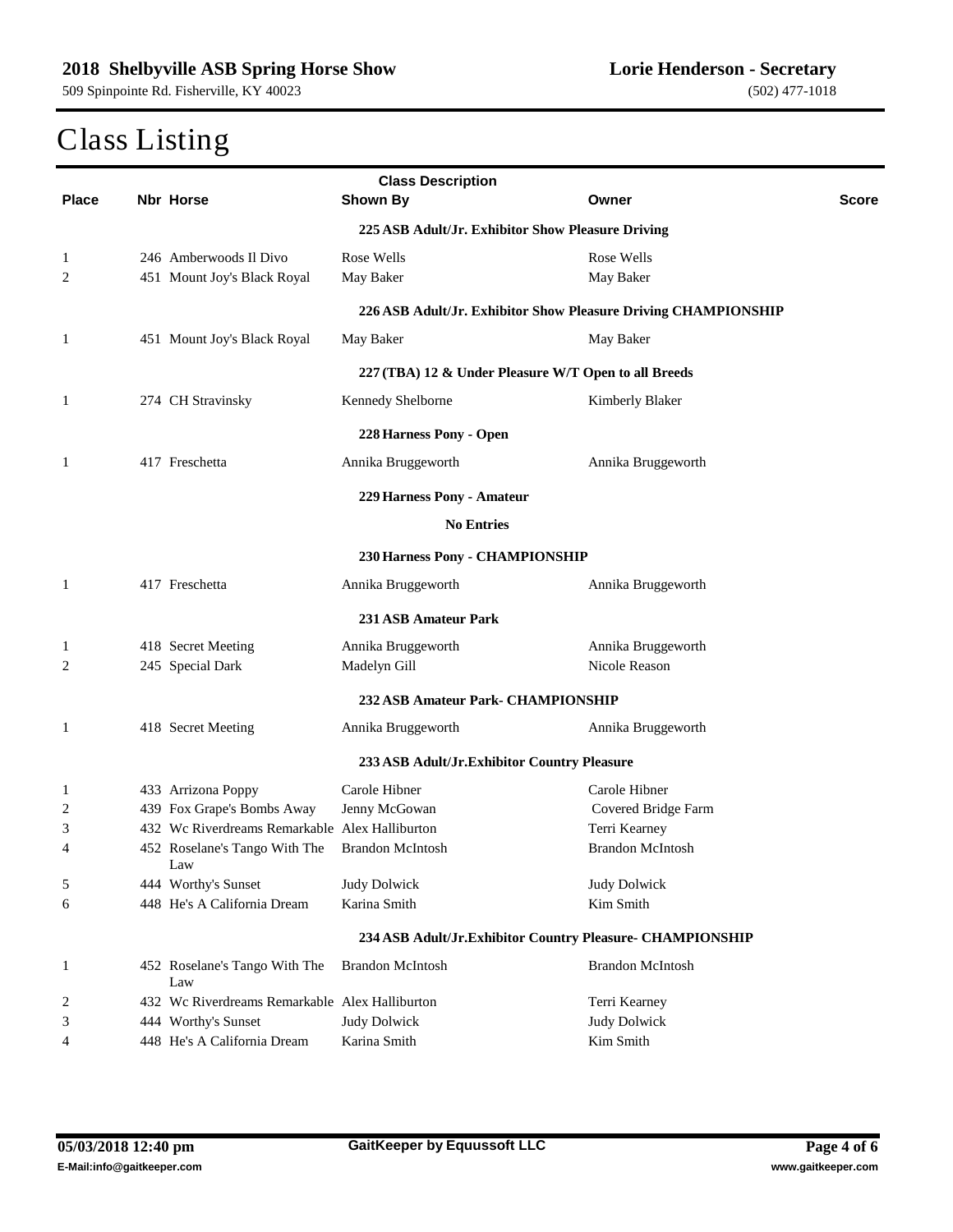| <b>Class Description</b> |                           |                             |                                                            |                        |              |  |
|--------------------------|---------------------------|-----------------------------|------------------------------------------------------------|------------------------|--------------|--|
| <b>Place</b>             |                           | Nbr Horse                   | <b>Shown By</b>                                            | Owner                  | <b>Score</b> |  |
|                          |                           |                             | 235 ASB Open Park                                          |                        |              |  |
| 1                        |                           | 243 Gift of the Magi SGF    | Greg Reason                                                | Nicole Reason          |              |  |
| 2                        |                           | 419 Love A Lucky Charm      | Kurt Tunstall                                              | Annika Bruggeworth     |              |  |
|                          |                           |                             | 236 ASB Open Park - CHAMPIONSHIP                           |                        |              |  |
| 1                        |                           | 419 Love A Lucky Charm      | Kurt Tunstall                                              | Annika Bruggeworth     |              |  |
|                          |                           |                             | 237 ADHHA Roadster Under Saddle                            |                        |              |  |
| $\mathbf{1}$             |                           | 445 Walnut Level Justin     | Lindsay Lenhof                                             | Lindsay Lenhof         |              |  |
| $\overline{c}$           |                           | 420 The Dark Knight         | <b>Rick Martin</b>                                         | Annika Bruggeworth     |              |  |
|                          |                           |                             | 238 ASB Adult/Jr.Exhibitor Western Pleasure                |                        |              |  |
|                          |                           |                             | <b>No Entries</b>                                          |                        |              |  |
|                          |                           |                             | 239 ASB Adult/Jr.Exhibitor Western Pleasure - CHAMPIONSHIP |                        |              |  |
|                          |                           |                             | <b>No Entries</b>                                          |                        |              |  |
|                          |                           |                             | 240 Roadster to Bike                                       |                        |              |  |
| $\mathbf{1}$             |                           | 425 Honey Badger            | Kim Crumpler                                               | Perry and Sally Grieme |              |  |
| 2                        |                           | 460 Teddy Bear              | Joe Jenkins                                                | David Yoder            |              |  |
|                          |                           |                             | 241 Roadster to Bike - CHAMPIONSHIP                        |                        |              |  |
| 1                        |                           | 425 Honey Badger            | Kim Crumpler                                               | Perry and Sally Grieme |              |  |
| 2                        |                           | 460 Teddy Bear              | Joe Jenkins                                                | David Yoder            |              |  |
|                          |                           |                             | 242 Hackney Pony - Open                                    |                        |              |  |
| 1                        |                           | 459 Heartland Majestic      | Maureen Campbell                                           | Kathleen Ververeli     |              |  |
|                          |                           |                             | 243 Hackney Pony - Amateur                                 |                        |              |  |
|                          |                           |                             | <b>No Entries</b>                                          |                        |              |  |
|                          |                           |                             | 244 Hackney Pony - CHAMPIONSHIP                            |                        |              |  |
|                          |                           |                             | <b>No Entries</b>                                          |                        |              |  |
|                          | 245 Open English Pleasure |                             |                                                            |                        |              |  |
| $\mathbf{1}$             |                           | 421 Illus Waldman           | Scotty Bruggeworth                                         | Annika Bruggeworth     |              |  |
| $\overline{2}$           |                           | 247 Far Away Major Tom      | Greg Reason                                                | Lanier Hobbs           |              |  |
| 3                        |                           | 448 He's A California Dream | Karina Smith                                               | Kim Smith              |              |  |
|                          |                           |                             | 246 Roadster Under Saddle                                  |                        |              |  |
| 1                        |                           | 445 Walnut Level Justin     | Lindsay Lenhof                                             | Lindsay Lenhof         |              |  |
| $\overline{c}$           |                           | 420 The Dark Knight         | <b>Rick Martin</b>                                         | Annika Bruggeworth     |              |  |
|                          |                           |                             |                                                            |                        |              |  |